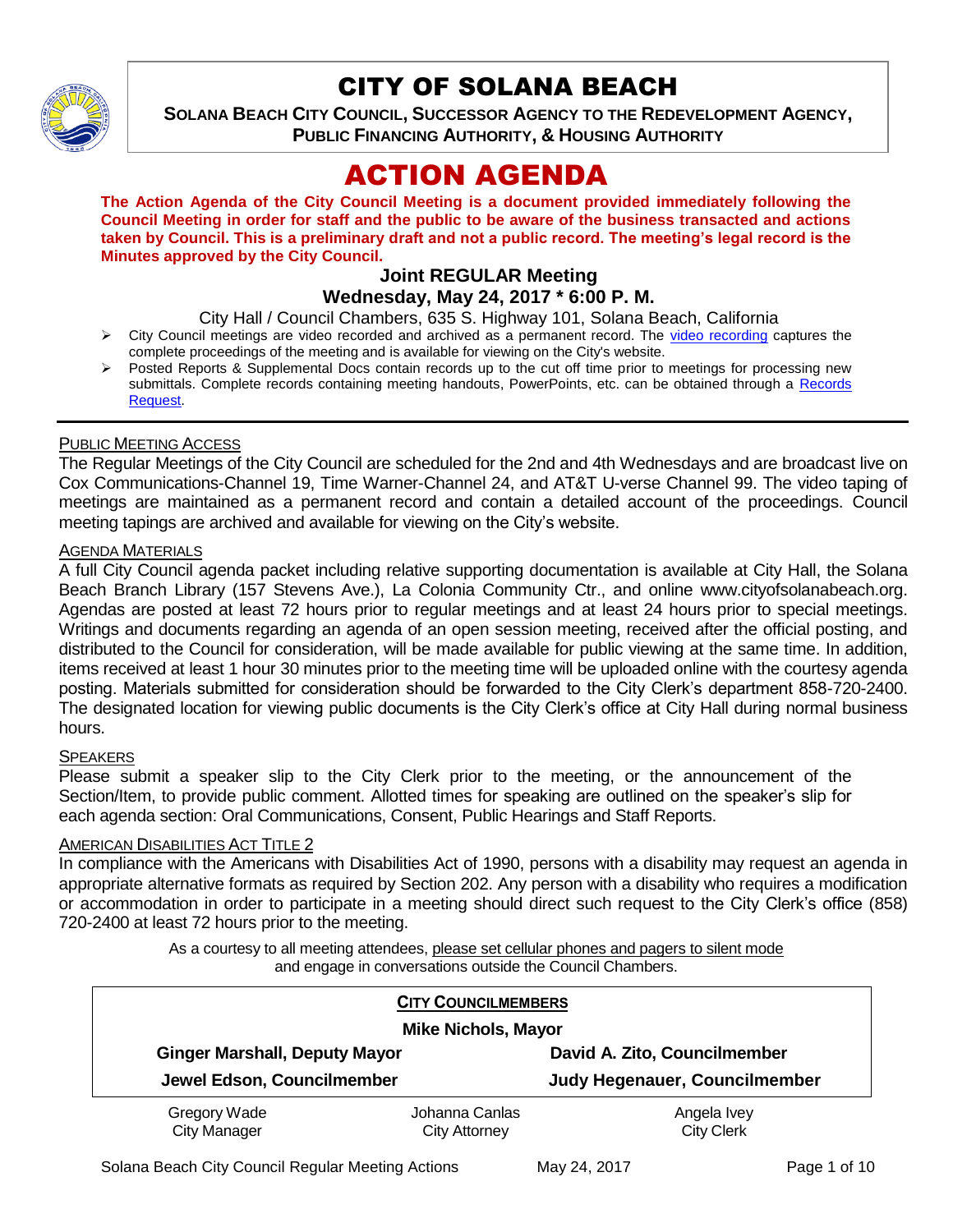## SPEAKERS:

Please submit your speaker slip to the City Clerk prior to the meeting or the announcement of the Item. Allotted times for speaking are outlined on the speaker's slip for Oral Communications, Consent, Public Hearings and Staff Reports.

#### READING OF ORDINANCES AND RESOLUTIONS:

Pursuant to Solana Beach Municipal Code Section 2.04.460, at the time of introduction or adoption of an ordinance or adoption of a resolution, the same shall not be read in full unless after the reading of the title, further reading is requested by a member of the Council. If any Councilmember so requests, the ordinance or resolution shall be read in full. In the absence of such a request, this section shall constitute a waiver by the council of such reading.

## **CALL TO ORDER AND ROLL CALL:**

**CLOSED SESSION REPORT:** (when applicable)

## **FLAG SALUTE:**

## **APPROVAL OF AGENDA: COUNCIL ACTION: Approved 5/0**

## **PROCLAMATIONS/CERTIFICATES:** *Ceremonial*

1. Public Works' Week

**PRESENTATIONS:** Ceremonial items that do not contain in-depth discussion and no action/direction.

- 1. Encinitas Half Marathon Recap
- 2. San Diego County Water Authority
- 3. Stevens Avenue Update

## **ORAL COMMUNICATIONS:**

This portion of the agenda provides an opportunity for members of the public to address the City Council on items relating to City business and not appearing on today's agenda by submitting a speaker slip (located on the back table) to the City Clerk. Comments relating to items on this evening's agenda are taken at the time the items are heard. Pursuant to the Brown Act, no action shall be taken by the City Council on public comment items. Council may refer items to the City Manager for placement on a future agenda. The maximum time allotted for each presentation is THREE MINUTES (SBMC 2.04.190). Please be aware of the timer light on the Council Dais.

## **COUNCIL COMMUNITY ANNOUNCEMENTS / COMMENTARY:**

*An opportunity for City Council to make brief announcements or report on their activities. These items are not agendized for official City business with no action or substantive discussion.* 

## **A. CONSENT CALENDAR:** (Action Items) (A.1. - A.15.)

Items listed on the Consent Calendar are to be acted in a single action of the City Council unless pulled for discussion. Any member of the public may address the City Council on an item of concern by submitting to the City Clerk a speaker slip (located on the back table) before the Consent Calendar is addressed. Those items removed from the Consent Calendar by a member of the Council will be trailed to the end of the agenda, while Consent Calendar items removed by the public will be discussed immediately after approval of the Consent Calendar.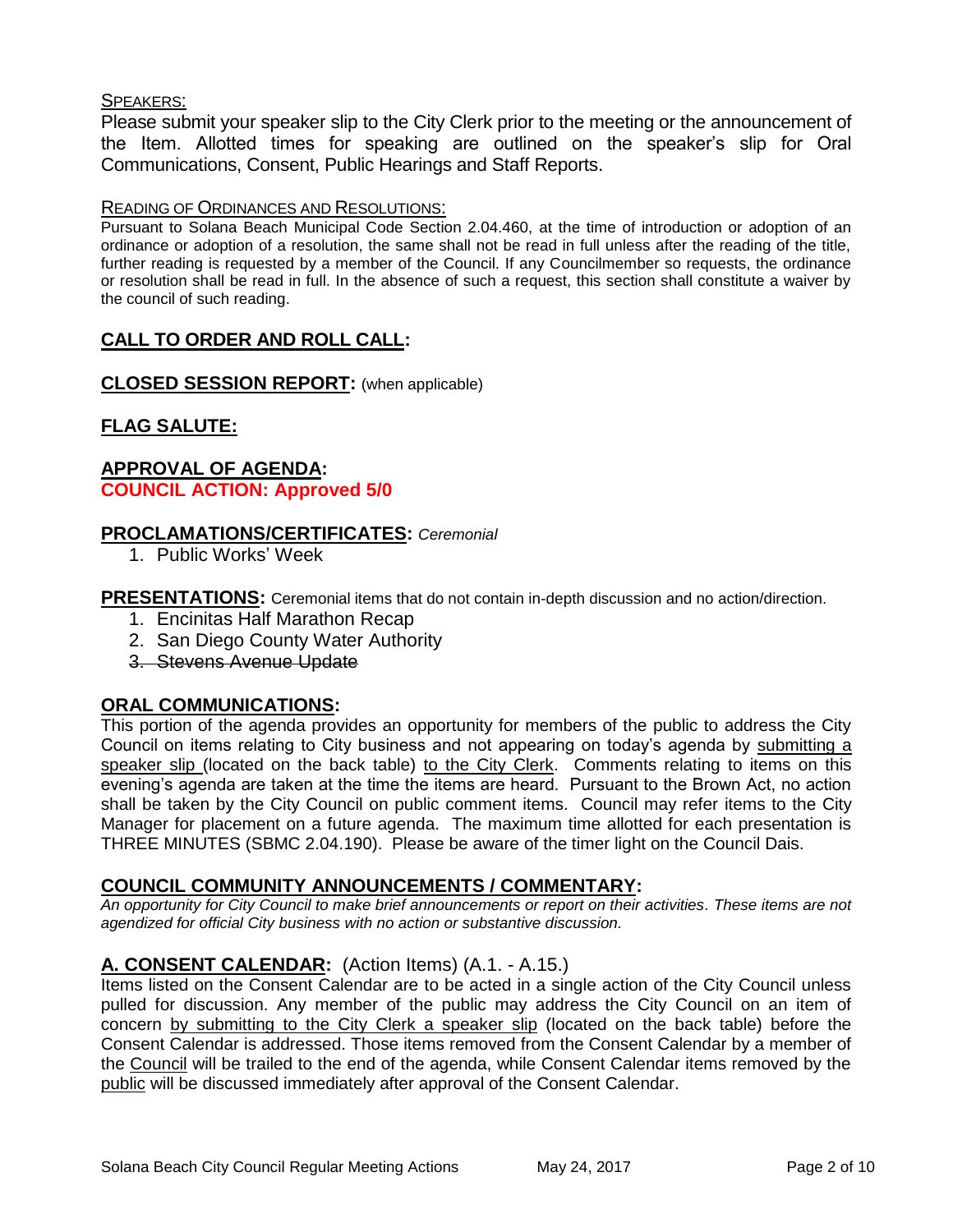## **A.1. Minutes of the City Council.**

Recommendation: That the City Council

## 1. Approve the Minutes of the City Council Meetings held March 22, 2017 and March 29, 2017.

## [Item A.1. Report \(click here\)](https://solanabeach.govoffice3.com/vertical/Sites/%7B840804C2-F869-4904-9AE3-720581350CE7%7D/uploads/Item_A.1._Report_(click_here)_5-24-17.PDF)

*Posted Reports & Supplemental Docs contain records up to the cut off time, prior to the start of the meeting, for processing new submittals. The final official record containing handouts, PowerPoints, etc. can be obtained through a Records Request to the City Clerk's Office.* **COUNCIL ACTION: Approved 5/0**

## **A.2. Register Of Demands.** (File 0300-30)

Recommendation: That the City Council

1. Ratify the list of demands for April 22, 2017 through May 5, 2017.

#### [Item A.2. Report \(click here\)](https://solanabeach.govoffice3.com/vertical/Sites/%7B840804C2-F869-4904-9AE3-720581350CE7%7D/uploads/Item_A.2._Report_(click_here)_5-24-17.PDF)

*Posted Reports & Supplemental Docs contain records up to the cut off time, prior to the start of the meeting, for processing new submittals. The final official record containing handouts, PowerPoints, etc. can be obtained through a Records Request to the City Clerk's Office.* **COUNCIL ACTION: Approved 5/0**

## **A.3. General Fund Adopted Budget for Fiscal Year 2016-2017 Changes.** (File 0330-30)

Recommendation: That the City Council

1. Receive the report listing changes made to the Fiscal Year 2016-2017 General Fund Adopted Budget.

#### [Item A.3. Report \(click here\)](https://solanabeach.govoffice3.com/vertical/Sites/%7B840804C2-F869-4904-9AE3-720581350CE7%7D/uploads/Item_A.3._Report_(click_here)_5-24-17.PDF)

*Posted Reports & Supplemental Docs contain records up to the cut off time, prior to the start of the meeting, for processing new submittals. The final official record containing handouts, PowerPoints, etc. can be obtained through a Records Request to the City Clerk's Office.* **COUNCIL ACTION: Approved 5/0**

## **A.4. This Item was left blank.**

## **A.5. Street Lighting District Annual Assessment.** (File 0495-20)

Recommendation: That the City Council

- 1. Adopt **Resolution 2017-078** approving the Engineer's Report for proceedings for the annual levy of assessments within a special maintenance district.
- 2. Adopt **Resolution 2017-079** declaring intention to provide for an annual levy and collection of assessment in a special maintenance district and setting a time and date for a public hearing; and scheduling the public hearing for June 28, 2017.

#### Item A.5. [Report \(click here\)](https://solanabeach.govoffice3.com/vertical/Sites/%7B840804C2-F869-4904-9AE3-720581350CE7%7D/uploads/Item_A.5._Report_(click_here)_5-24-17.PDF)

*Posted Reports & Supplemental Docs contain records up to the cut off time, prior to the start of the meeting, for processing new submittals. The final official record containing handouts, PowerPoints, etc. can be obtained through a Records Request to the City Clerk's Office.*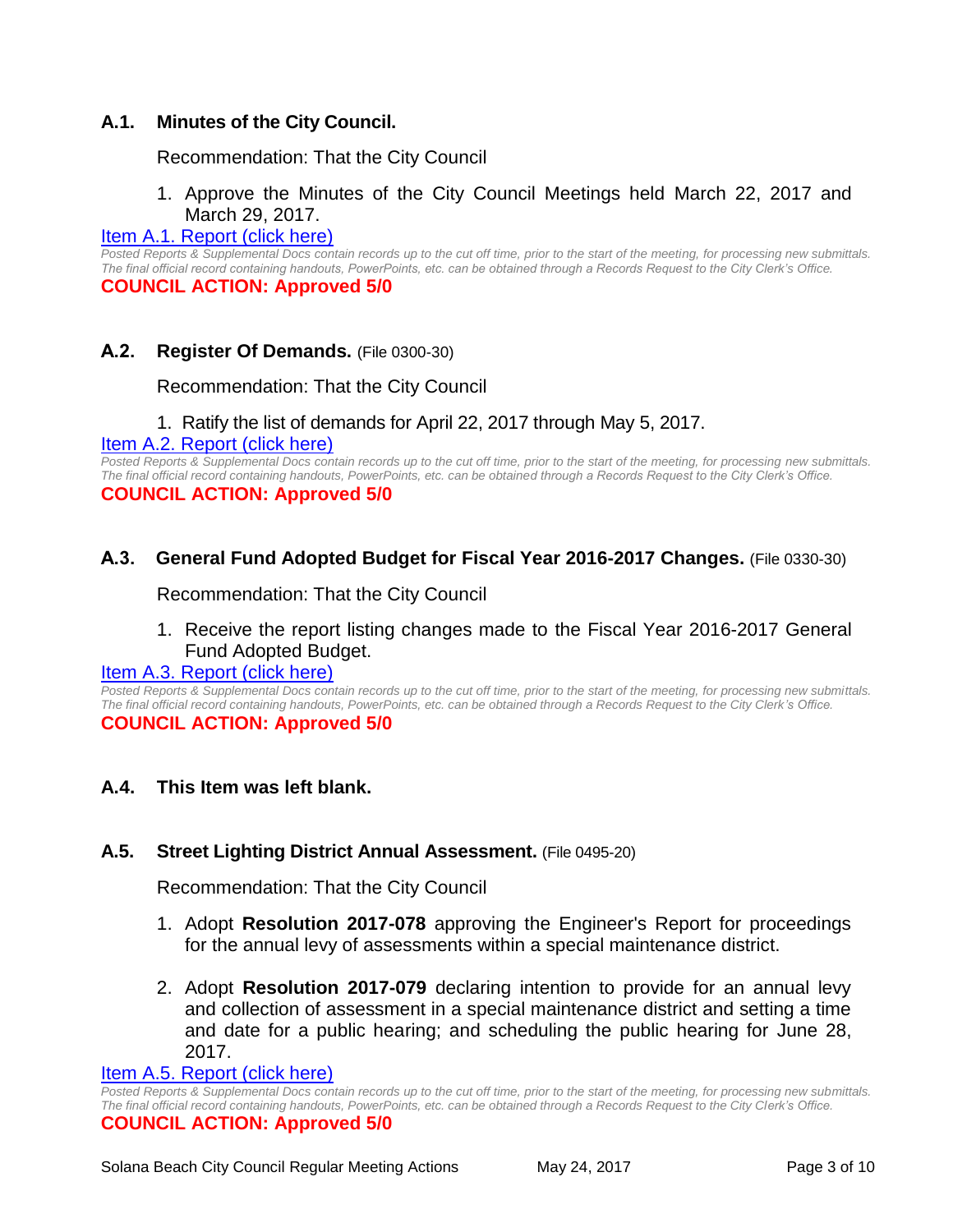## **A.6. Coastal Rail Trail Maintenance District Annual Assessment.** (File 0495-20)

Recommendation: That the City Council

- 1. Adopt **Resolution 2017-075**, initiating the proceedings for the annual levy of assessments within the Coastal Rail Trail Maintenance District.
- 2. Adopt **Resolution 2017-076**, approving the Engineer's Report for proceedings of the annual levy of assessments within Coastal Rail Trail Maintenance District.
- 3. Adopt **Resolution 2017-077**, declaring intention to provide for the annual levy and collection of assessments in the Coastal Rail Trail Maintenance District and setting a time and date for a public hearing for June 28, 2017.

#### [Item A.6. Report \(click here\)](https://solanabeach.govoffice3.com/vertical/Sites/%7B840804C2-F869-4904-9AE3-720581350CE7%7D/uploads/Item_A.6._Report_(click_here)_5-24-17.PDF)

*Posted Reports & Supplemental Docs contain records up to the cut off time, prior to the start of the meeting, for processing new submittals. The final official record containing handouts, PowerPoints, etc. can be obtained through a Records Request to the City Clerk's Office.* **COUNCIL ACTION: Approved 5/0**

**A.7. Fire Benefit Fee.** (File 0390-23)

Recommendation: That the City Council

- 1. Adopt **Resolution 2017-072**:
	- a. Setting the FY 2017-18 Fire Benefit Fee at \$10.00 per unit, and
	- b. Approving the Fee for levying on the tax roll.

#### [Item A.7. Report \(click here\)](https://solanabeach.govoffice3.com/vertical/Sites/%7B840804C2-F869-4904-9AE3-720581350CE7%7D/uploads/Item_A.7._Report_(click_here)_5-24-17.PDF)

*Posted Reports & Supplemental Docs contain records up to the cut off time, prior to the start of the meeting, for processing new submittals. The final official record containing handouts, PowerPoints, etc. can be obtained through a Records Request to the City Clerk's Office.* **COUNCIL ACTION: Approved 5/0**

#### **A.8. Municipal Improvement Districts Benefit (MID) Fees.** (File 0495-20)

Recommendation: That the City Council

- 1. Approve **Resolution 2017-080**, setting the Benefit Charges for MID No. 9C, Santa Fe Hills at \$232.10 per unit for FY 2017-18.
- 2. Approve **Resolution 2017-081**, setting the Benefit Charges for MID No. 9E, Isla Verde at \$68.74 per unit for FY 2017-18.
- 3. Approve **Resolution 2017-082**, setting the Benefit Charges for MID No. 9H, San Elijo Hills # 2 at \$289.58 per unit for FY 2017-18.
- 4. Approve **Resolution 2017-083**, setting the Benefit Charges for MID No. 33, Highway 101/Railroad Right-of-Way at \$3.12 per unit for FY 2017-18.

#### [Item A.8. Report \(click here\)](https://solanabeach.govoffice3.com/vertical/Sites/%7B840804C2-F869-4904-9AE3-720581350CE7%7D/uploads/Item_A.8._Report_(click_here)_5-24-17.PDF)

*Posted Reports & Supplemental Docs contain records up to the cut off time, prior to the start of the meeting, for processing new submittals. The final official record containing handouts, PowerPoints, etc. can be obtained through a Records Request to the City Clerk's Office.*

#### **COUNCIL ACTION: Approved 5/0**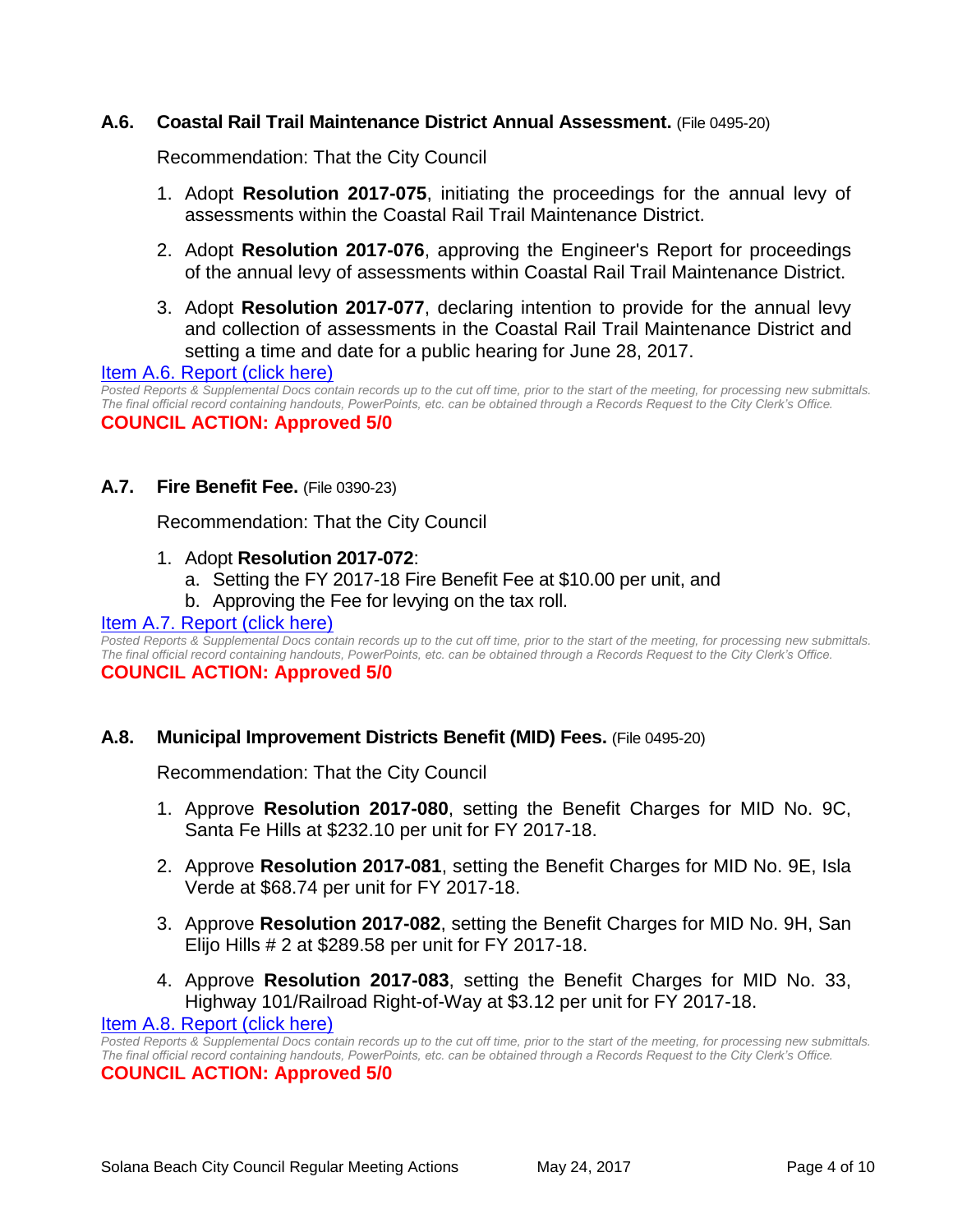## **A.9. Appropriations Limit.** (File 0330-60)

Recommendation: That the City Council

1. Adopt **Resolution 2017-073**, establishing the FY 2017-18 Appropriations Limit in accordance with Article XIIIB of the California Constitution and Government Code Section 7910 and choosing the County of San Diego's change in population growth to calculate the Appropriations Limit.

[Item A.9. Report \(click here\)](https://solanabeach.govoffice3.com/vertical/Sites/%7B840804C2-F869-4904-9AE3-720581350CE7%7D/uploads/Item_A.9._Report_(click_here)_5-24-17.PDF)

*Posted Reports & Supplemental Docs contain records up to the cut off time, prior to the start of the meeting, for processing new submittals. The final official record containing handouts, PowerPoints, etc. can be obtained through a Records Request to the City Clerk's Office.* **COUNCIL ACTION: Approved 5/0**

## **A.10. Genevieve Street Assisted Living Facility Project Agreement.** (File 0600-40)

Recommendation: That the City Council

1. Adopt **Resolution 2017-067** authorizing the City Manager to execute a professional services agreement between the City and Summit in the amount of \$45,000 plus a 15% administrative fee (\$6,750) for a total of \$51,750 to support the continued application processing and management of the CEQA process for the Genevieve Street Assisted Living Facility Project and authorizing ongoing authority for the City Manager to modify the contract as needed.

#### [Item A.10. Report \(click here\)](https://solanabeach.govoffice3.com/vertical/Sites/%7B840804C2-F869-4904-9AE3-720581350CE7%7D/uploads/Item_A.10._Report_(click_here)_5-24-17.PDF)

*Posted Reports & Supplemental Docs contain records up to the cut off time, prior to the start of the meeting, for processing new submittals. The final official record containing handouts, PowerPoints, etc. can be obtained through a Records Request to the City Clerk's Office.*

#### **COUNCIL ACTION: Approved 5/0**

## **A.11. Community Development Block Grant and Home Investment Partnerships Programs.** (File 0400-10)

Recommendation: That the City Council

1. Adopt **Resolution 2017-074** authorizing the automatic renewal of the Community Development Block Grant Cooperation Agreement for the qualification periods of July 1, 2018 to June 30, 2019; July 1, 2019 to June 30, 2020; and July 1, 2020 to June 30, 2021.

[Item A.11. Report \(click here\)](https://solanabeach.govoffice3.com/vertical/Sites/%7B840804C2-F869-4904-9AE3-720581350CE7%7D/uploads/Item_A.11._Report_(click_here)_5-24-17.PDF)

*Posted Reports & Supplemental Docs contain records up to the cut off time, prior to the start of the meeting, for processing new submittals. The final official record containing handouts, PowerPoints, etc. can be obtained through a Records Request to the City Clerk's Office.* **COUNCIL ACTION: Approved 5/0**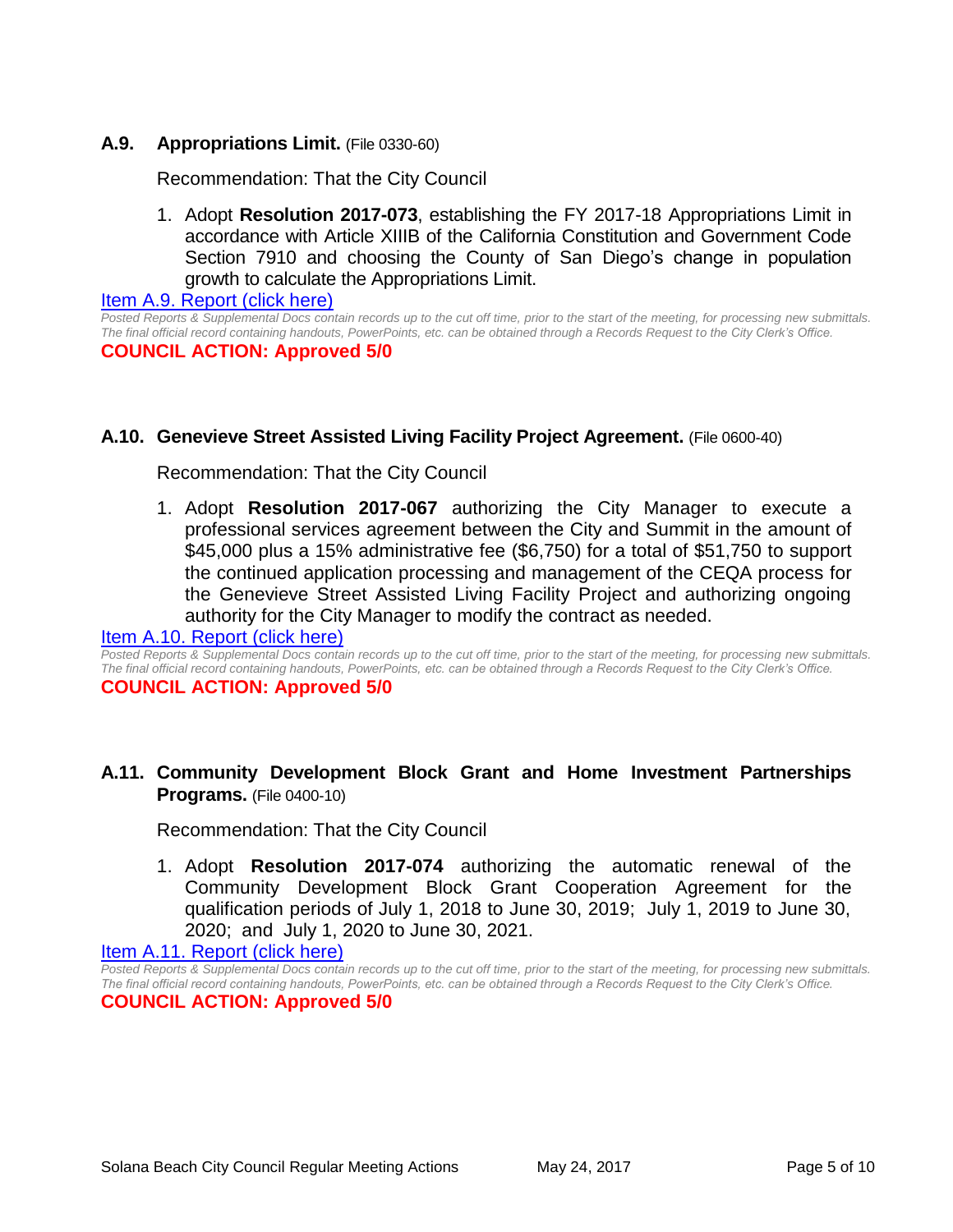## **A.12. Americans with Disabilities Act (ADA) Pedestrian Ramps Project, Bid 2016-10.** (File 0820-20)

Recommendation: That the City Council

- 1. Adopt **Resolution 2017-084**:
	- a. Authorizing the City Council to accept as complete the ADA Pedestrian Ramps Project, Bid No. 2016-10, constructed by Miramar General Engineering.
	- b. Authorizing the City Clerk to file a Notice of Completion.

## [Item A.12. Report \(click here\)](https://solanabeach.govoffice3.com/vertical/Sites/%7B840804C2-F869-4904-9AE3-720581350CE7%7D/uploads/Item_A.12._Report_(click_here)_5-24-17.PDF)

*Posted Reports & Supplemental Docs contain records up to the cut off time, prior to the start of the meeting, for processing new submittals. The final official record containing handouts, PowerPoints, etc. can be obtained through a Records Request to the City Clerk's Office.* **COUNCIL ACTION: Approved 5/0**

## **A.13. Palmitas Street Storm Drain Project, Bid 2016-11.** (File 0850-40)

Recommendation: That the City Council

- 1. Adopt **Resolution 2017-085**:
	- a. Authorizing the City Council to accept as complete the Palmitas Street Storm Drain Project, Bid 2016-11, constructed by Miramar General Engineering.
	- b. Authorizing the City Clerk to file a Notice of Completion.

[Item A.13. Report \(click here\)](https://solanabeach.govoffice3.com/vertical/Sites/%7B840804C2-F869-4904-9AE3-720581350CE7%7D/uploads/Item_A.13._Report_(click_here)_5-24-17.PDF)

*Posted Reports & Supplemental Docs contain records up to the cut off time, prior to the start of the meeting, for processing new submittals. The final official record containing handouts, PowerPoints, etc. can be obtained through a Records Request to the City Clerk's Office.* **COUNCIL ACTION: Approved 5/0**

## **A.14. Series 2006 Tax Allocation Bonds Refund and Professional Services Agreements for Bond Refunding.** (File 0340-00)

Recommendation: That the City Council

- 1. **Resolution SA-013** authorizing the Executive Director to execute a Professional Services Agreement with Del Rio Advisors, LLC for Municipal Advisors services in connection with the possible refinancing of the TA Bonds.
- 2. **Resolution SA-014** authorizing the Executive Director to execute a Professional Services Agreement with Brandis Tallman, LLC for Placement Agent services in connection with the possible refinancing of the TA Bonds.
- 3. **Resolution SA-015** authorizing the Executive Director to execute a Professional Services Agreement with Quint & Thimmig, LLP for Bond Counsel services in connection with the possible refinancing of the TA Bonds.
- 4. **Resolution SA-016** authorizing the Executive Director to execute a Professional Services Agreement with Fraser & Associates for Fiscal Consultant services in connection with the possible refinancing of the TA Bonds.
- 5. **Resolution SA-017** requesting the Oversight Board to direct the Successor Agency to refund the TA Bonds, including approval of refunding costs.

[Item A.14. Report \(click here\)](https://solanabeach.govoffice3.com/vertical/Sites/%7B840804C2-F869-4904-9AE3-720581350CE7%7D/uploads/Item_A.14._Report_(click_here)_5-24-17.PDF)

*Posted Reports & Supplemental Docs contain records up to the cut off time, prior to the start of the meeting, for processing new submittals. The final official record containing handouts, PowerPoints, etc. can be obtained through a Records Request to the City Clerk's Office.* **COUNCIL ACTION: Approved 5/0**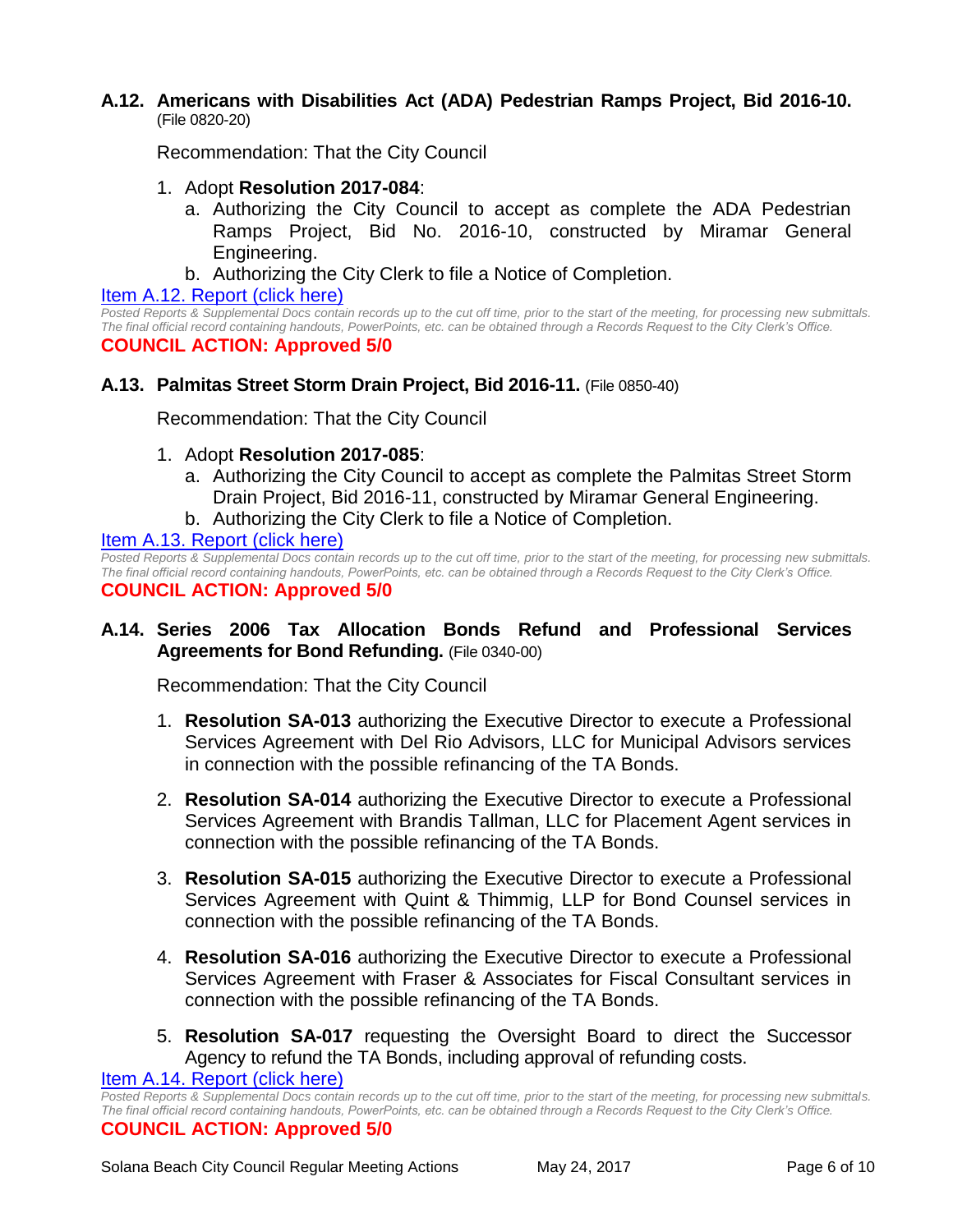## **A.15. Residential Solid Waste Rate Review.** (File 1030-15)

Recommendation: That the City Council

1. Approve **Resolution 2017-087** authorizing the City to proceed with the proper Proposition 218 noticing and majority protest voting procedures and setting the residential Solid Waste Rate Review Public Hearing protest vote for July 12, 2017.

[Item A.15. Report \(click here\)](https://solanabeach.govoffice3.com/vertical/Sites/%7B840804C2-F869-4904-9AE3-720581350CE7%7D/uploads/Item_A.15._Report_(click_here)_5-24-17.PDF)

*Posted Reports & Supplemental Docs contain records up to the cut off time, prior to the start of the meeting, for processing new submittals. The final official record containing handouts, PowerPoints, etc. can be obtained through a Records Request to the City Clerk's Office.*

## **COUNCIL ACTION: Approved 5/0**

## **B. PUBLIC HEARINGS:** (B.1. – B.2.)

This portion of the agenda provides citizens an opportunity to express their views on a specific issue as required by law after proper noticing by submitting a speaker slip (located on the back table) to the City Clerk. After considering all of the evidence, including written materials and oral testimony, the City Council must make a decision supported by findings and the findings must be supported by substantial evidence in the record. An applicant or designees for a private development/business project, for which the public hearing is being held, is allotted a total of fifteen minutes to speak, as per SBMC 2.04.210. A portion of the fifteen minutes may be saved to respond to those who speak in opposition. All other speakers have three minutes each. Please be aware of the timer light on the Council Dais.

## **B.1. Public Hearing: 216 Ocean St., Applicants: Jackel, Case: 17-16-10.** (File 0600-40)

The proposed project meets the minimum objective requirements under the SBMC, is consistent with the General Plan and may be found, as conditioned, to meet the discretionary findings required as discussed in this report to approve a DRP and issue a SDP. Therefore, Staff recommends that the City Council:

- 1. Conduct the Public Hearing: Open the Public Hearing, Report Council Disclosures, Receive Public Testimony, and Close the Public Hearing.
- 2. Find the project exempt from the California Environmental Quality Act pursuant to Section 15303 of the State CEQA Guidelines; and
- 3. If the City Council makes the requisite findings and approves the project, adopt **Resolution 2017-062** conditionally approving a SDP and a DRP to demolish an existing single family residence, construct a new two-story, single-family residence with a subterranean basement and an attached two-car garage, and perform associated site improvements at 216 Ocean Street, Solana Beach.

[Item B.1. Report \(click here\)](https://solanabeach.govoffice3.com/vertical/Sites/%7B840804C2-F869-4904-9AE3-720581350CE7%7D/uploads/Item_B.1._Report_(click_here)_5-24-17.PDF)

[B.1. Updated Report #1](https://solanabeach.govoffice3.com/vertical/Sites/%7B840804C2-F869-4904-9AE3-720581350CE7%7D/uploads/B.1._Updated_Report_1_(5-24-17).pdf)

[B.1. Supplemental Documents \(updated 5-24-17, 215pm\) -](https://solanabeach.govoffice3.com/vertical/Sites/%7B840804C2-F869-4904-9AE3-720581350CE7%7D/uploads/B.1._Supplemental_Documents_(updated_5-24-17_215pm)_-_R.pdf) R

*Posted Reports & Supplemental Docs contain records up to the cut off time, prior to the start of the meeting, for processing new submittals. The final official record containing handouts, PowerPoints, etc. can be obtained through a Records Request to the City Clerk's Office.*

**COUNCIL ACTION: Approved 5/0 to close the public hearing. COUNCIL ACTION: Approved 5/0 with additional condition.**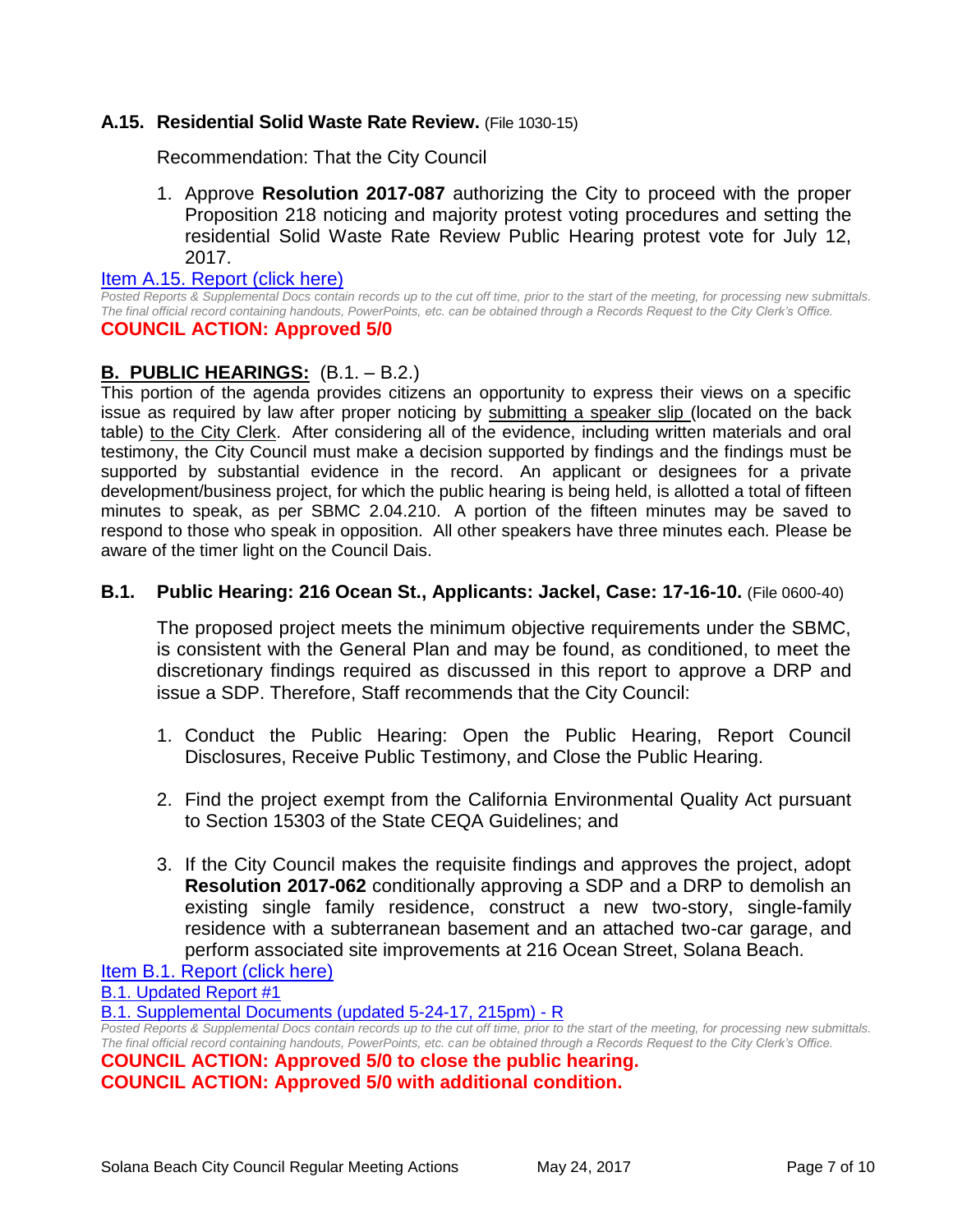**B.2. Introduce (1st Reading) Ordinance 478 to Prohibit the Establishment and Operation of all Commercial Marijuana Activities, Including Marijuana Cultivation, Processing, Delivery, and Dispensary Activities, in the City of Solana Beach.** (File 0230-10)

Recommendation: That the City Council

- 1. Conduct the Public Hearing: Open the public hearing, Report Council disclosures, Receive public testimony, Close the public hearing.
- 2. Introduce **Ordinance 478** prohibiting the delivery, cultivation and dispensing of all marijuana.

#### [Item B.2. Report \(click here\)](https://solanabeach.govoffice3.com/vertical/Sites/%7B840804C2-F869-4904-9AE3-720581350CE7%7D/uploads/Item_B.2._Report_(click_here)_5-24-17.PDF)

*Posted Reports & Supplemental Docs contain records up to the cut off time, prior to the start of the meeting, for processing new submittals. The final official record containing handouts, PowerPoints, etc. can be obtained through a Records Request to the City Clerk's Office.*

**COUNCIL ACTION: Approved 5/0 to close the public hearing. COUNCIL ACTION: Approved 5/0.** 

## **C. STAFF REPORTS**: (C.1. - C.2.)

*Submit speaker slips to the City Clerk.*

**C.1. Community Choice Aggregation (CCA) Consultant Services.** (File 0480-70)

Recommendation: That the City Council

1. Adopt **Resolution 2017-043** and **Resolution 2017-044** authorizing the City Manager to execute all contracts with TEA and Calpine to provide CCA services to the City.

[Item C.1. Report \(click here\)](https://solanabeach.govoffice3.com/vertical/Sites/%7B840804C2-F869-4904-9AE3-720581350CE7%7D/uploads/Item_C.1._Report_(click_here)_5-24-17.PDF) [B.1. Updated Report #1](https://solanabeach.govoffice3.com/vertical/Sites/%7B840804C2-F869-4904-9AE3-720581350CE7%7D/uploads/C.1._Updated_Report_1(1).pdf)

[C.1. Supplemental Documents \(updated 5-24-17, 425pm\) -](https://solanabeach.govoffice3.com/vertical/Sites/%7B840804C2-F869-4904-9AE3-720581350CE7%7D/uploads/C.1._Supplemental_Documents_(updated_5-24-17_425pm)_-_R.pdf) R

*Posted Reports & Supplemental Docs contain records up to the cut off time, prior to the start of the meeting, for processing new submittals. The final official record containing handouts, PowerPoints, etc. can be obtained through a Records Request to the City Clerk's Office.*

**COUNCIL ACTION: Approved 4/1 to close the public hearing (Noes: Marshall) COUNCIL ACTION: Approved 4/1 (Noes: Marshall)**

**C.2. Repayment of Funds Borrowed from the San Elijo Joint Powers Authority for the Water Reclamation Facility, Approving Sale of Bonds and Official Statement, and Authorizing Official Actions.** (File 0150-80)

Recommendation: That the City Council

1. Approve **Resolution 2017-088** authorizing the Execution and Delivery of the Series 2017 Loan Agreement Providing for the Repayment of Funds Borrowed from the San Elijo Joint Powers Authority for the Water Reclamation Facility, Approving Sale of Bonds and Official Statement, and Authorizing Official Actions

[Item C.2. Report \(click here\)](https://solanabeach.govoffice3.com/vertical/Sites/%7B840804C2-F869-4904-9AE3-720581350CE7%7D/uploads/Item_C.2._Report_(click_here)_5-24-17.PDF)

[C.2. Updated Report #1](https://solanabeach.govoffice3.com/vertical/Sites/%7B840804C2-F869-4904-9AE3-720581350CE7%7D/uploads/C.2._Updated_Report_1_05-24-17.pdf)

*Posted Reports & Supplemental Docs contain records up to the cut off time, prior to the start of the meeting, for processing new submittals. The final official record containing handouts, PowerPoints, etc. can be obtained through a Records Request to the City Clerk's Office.* **COUNCIL ACTION: Approved 5/0.**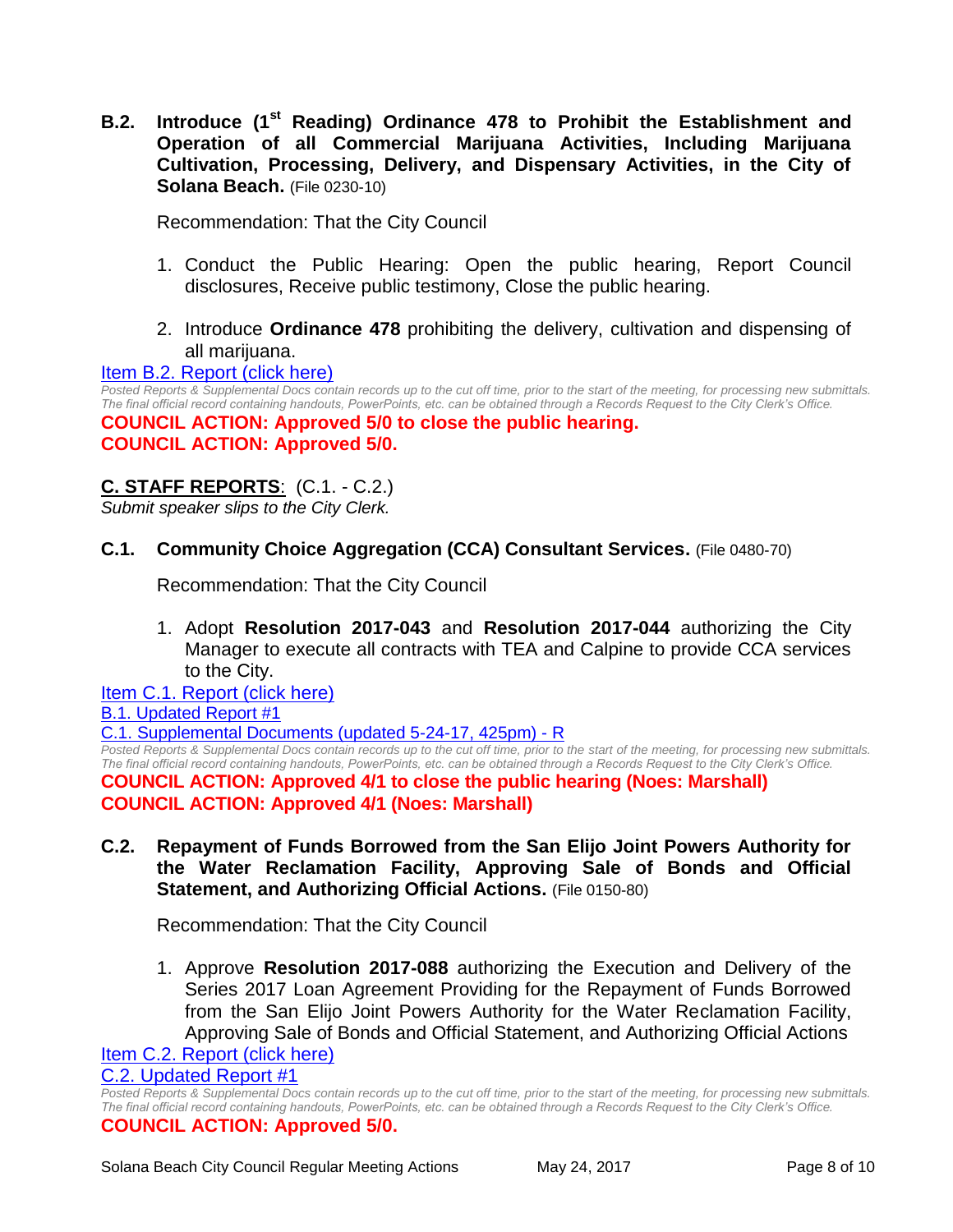## **COMPENSATION & REIMBURSEMENT DISCLOSURE:**

GC: Article 2.3. Compensation: 53232.3. (a) Reimbursable expenses shall include, but not be limited to, meals, lodging, and travel. 53232.3 (d) Members of a legislative body shall provide brief reports on meetings attended at the expense of the local agency at the next regular meeting of the legislative body.

## **COUNCIL COMMITTEE REPORTS:**

## **Regional Committees: (outside agencies, appointed by this Council)**

- a. City Selection Committee (meets twice a year) Nichols (Edson, alternate).
- b. County Service Area 17 Marshall (Nichols, alternate).
- c. Escondido Creek Watershed Authority Marshall/Staff (no alternate).
- d. League of Ca. Cities' San Diego County Executive Committee Nichols (Edson, alternate) and any subcommittees.
- e. League of Ca. Cities' Local Legislative Committee Nichols (Edson, alternate)
- f. League of Ca. Cities' Coastal Cities Issues Group (CCIG) Nichols (Edson, alternate)
- g. North County Dispatch JPA Marshall (Edson, alternate).
- h. North County Transit District Edson (Nichols, alternate)
- i. Regional Solid Waste Association (RSWA) Nichols (Hegenauer, alternate).
- j. SANDAG Zito (Primary), Edson (1<sup>st</sup> alternate), Nichols ( $2<sup>nd</sup>$  alternate) and any subcommittees.
- k. SANDAG Shoreline Preservation Committee Zito (Hegenauer, alternate).
- l. San Dieguito River Valley JPA Hegenauer (Nichols, alternate).
- m. San Elijo JPA Marshall, Zito (City Manager, alternate).
- n. 22<sup>nd</sup> Agricultural District Association Community Relations Committee Marshall, Edson.

## **Standing Committees: (All Primary Members)** *(Permanent Committees)*

- a. Business Liaison Committee Zito, Edson.
- b. Highway 101 / Cedros Ave. Development Committee Edson, Nichols.
- c. Fire Dept. Management Governance & Organizational Evaluation Edson, Hegenauer
- d. I-5 Construction Committee Zito, Edson.
- e. Parks and Recreation Committee Nichols, Zito
- f. Public Arts Committee Marshall, Hegenauer.
- g. School Relations Committee Nichols, Hegenauer.

## **ADJOURN:**

## **AFFIDAVIT OF POSTING**

*STATE OF CALIFORNIA COUNTY OF SAN DIEGO CITY OF SOLANA BEACH* §

I, Angela Ivey, City Clerk of the City of Solana Beach, do hereby certify that this Agenda for the May 24, 2017 Council Meeting was called by City Council, Successor Agency to the Redevelopment Agency, Public Financing Authority, and the Housing Authority of the City of Solana Beach, California, was provided and posted on May 17, 2017 at 7:55 p.m. on the City Bulletin Board at the entrance to the City Council Chambers. Said meeting is held at 6:00 p.m., May 24, 2017, in the Council Chambers, at City Hall, 635 S. Highway 101, Solana Beach, California.

> Angela Ivey, City Clerk City of Solana Beach, CA